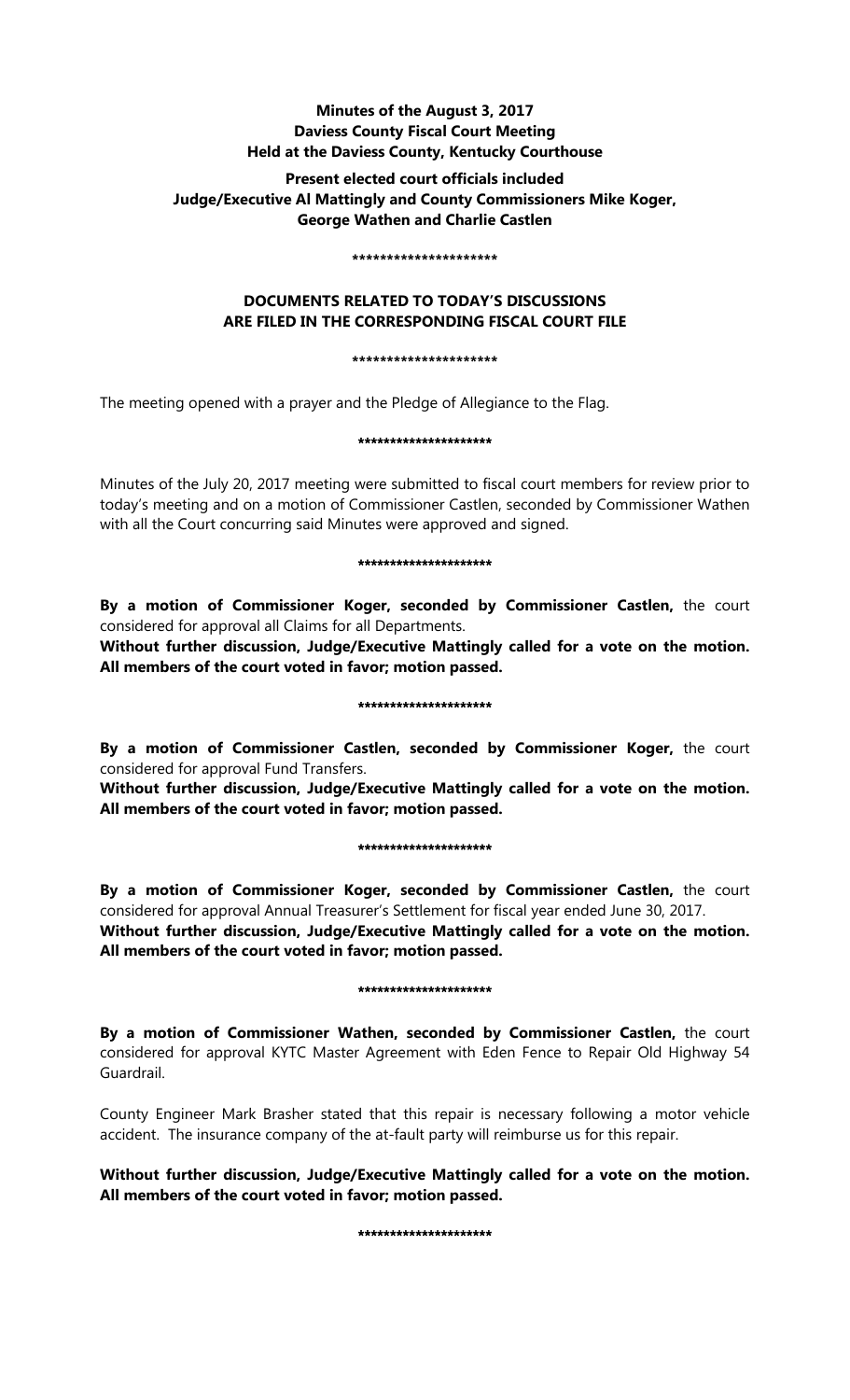**By a motion of Commissioner Koger, seconded by Commissioner Castlen,** the court considered for approval MOU with Green River District Health Department regarding Emergency Support through Emergency Management Agency.

This annual agreement, as noted by EMA Director Andy Ball, addresses the agreement we have with GRDHD, including the volunteers used during these community emergencies shall consist of both medical and non-medical individuals and utilized primarily in sheltering assistance.

# **Without further discussion, Judge/Executive Mattingly called for a vote on the motion. All members of the court voted in favor; motion passed.**

### \*\*\*\*\*\*\*\*\*\*\*\*\*\*\*\*\*\*\*\*\*

**By a motion of Commissioner Castlen, seconded by Commissioner Koger,** the court considered for approval Declare as Surplus Miscellaneous Dive and Fire Rescue Equipment and donate same to the Henderson County Fire Department.

This equipment is no longer in use as the county does not have a Dive and Rescue team, as noted by Fire Chief Smeathers. The county holds an Interlocal agreement with Henderson County Dive and Rescue Team and will respond locally if needed.

# **Without further discussion, Judge/Executive Mattingly called for a vote on the motion. All members of the court voted in favor; motion passed.**

### \*\*\*\*\*\*\*\*\*\*\*\*\*\*\*\*\*\*\*\*\*

**By a motion of Commissioner Wathen, seconded by Commissioner Castlen,** the court considered for approval Appoint as Viewers Terry Whitaker and John Phillips to View a Portion of Old Wayne Bridge Road for Discontinuance.

**Without further discussion, Judge/Executive Mattingly called for a vote on the motion. All members of the court voted in favor; motion passed.** 

## \*\*\*\*\*\*\*\*\*\*\*\*\*\*\*\*\*\*\*

**By a motion of Commissioner Koger, seconded by Commissioner Castlen,** the court considered for approval Award **Bid No. 05-2017**: Judicial Center Family Court Renovation to Lanham Brothers, Inc. for \$432,985.

County Attorney Porter hopes that since this bid is a good deal lower than AOC had expected, that AOC will also provide funding for improvements to the waiting area and filing room.

# **Without further discussion, Judge/Executive Mattingly called for a vote on the motion. All members of the court voted in favor; motion passed.**

## \*\*\*\*\*\*\*\*\*\*\*\*\*\*\*\*\*\*\*\*\*

**By a motion of Commissioner Castlen, seconded by Commissioner Koger,** the court considered for approval Release Surety Bonds for Brownwood Oaks, Unit No. 1, (sidewalks) and Whispering Meadows, Section 4, Unit No. 2, (streets).

**Without further discussion, Judge/Executive Mattingly called for a vote on the motion. All members of the court voted in favor; motion passed.** 

## \*\*\*\*\*\*\*\*\*\*\*\*\*\*\*\*\*\*\*

**By a motion of Commissioner Koger, seconded by Commissioner Castlen,** the court considered for approval to appoint Carol Alvey (38-2017), Dr. Walter Marsh (39-2017), and Chris Settles (40-2017) to the DC Animal Care and Control Board - TERM: 8/7/2017 – 8/7/2021

**Without further discussion, Judge/Executive Mattingly called for a vote on the motion. All members of the court voted in favor; motion passed.**